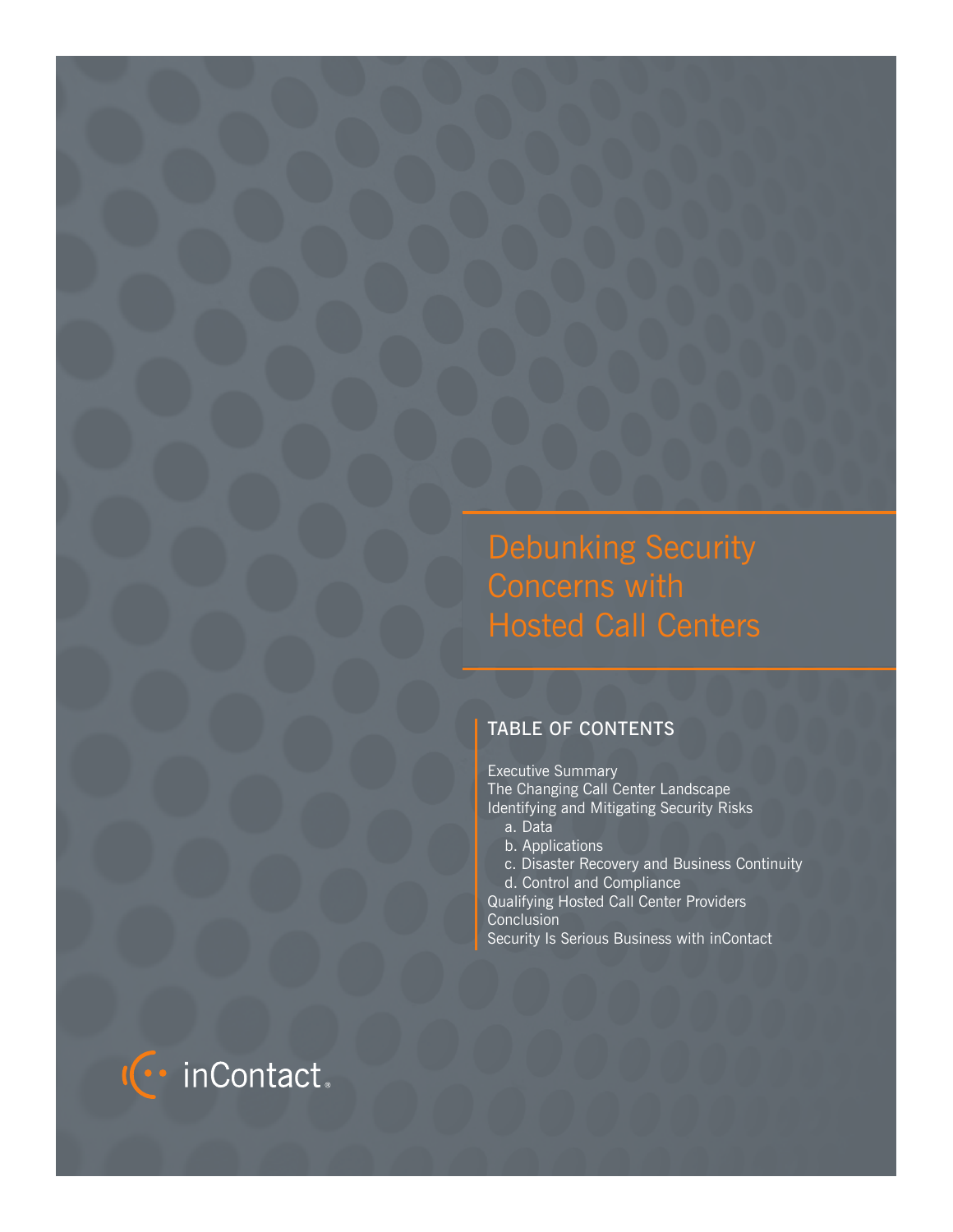The number of hosted call centers is expected to grow 375% between 2008 and 2015. Frost & Sullivan<sup>1</sup>

 $\prod_{\text{max}}$ his paper examines current economic and business trends impacting the contact center market. It provides guidance and recommendations for contact centers looking for an alternative to on-premises contact handling solutions.

# EXECUTIVE SUMMARY

The call center landscape is experiencing significant changes, both in the business model itself and its underlying technology. The ability to access telephony and applications over the Internet has increased the flexibility of the call center workforce, introducing a new trend: the work-at-home agent. Driven by a greater need for both flexibility and cost control, hosted call center solutions, also known as hosted call centers, are seeing double-digit growth rates. Hosted call centers provide a number of business benefits, improved business agility, decreased capital expenditures, and lower total cost of ownership (TCO).

While research shows a steady increase in the number of companies moving to cloud-based services, many business leaders are questioning the ability of the provider to ensure adequate security. The risks, both real and perceived, are present at many levels, and each solution provider differs in its approach to security. This paper discusses the different layers requiring security, how security should be addressed in each layer, and how to select a qualified hosted call center provider.

# THE CHANGING CALL CENTER LANDSCAPE

Today's call centers are not what they used to be. Changes in technology, the economy, and consumer expectations are creating opportunities for call centers to offer new services, while reducing costs. Call center executives are embracing a multisourcing approach, adding outsourced agents to meet changing demands and better manage costs. In-house call center agents are being supplemented with remote experts and work-at-home agents. To support this new trend, many call center executives are welcoming a move to hosted call centers. In fact, Frost & Sullivan says the compound annual growth rate for hosted call centers is expected to grow from nearly \$400 million in 2008 to \$1.5 billion by 2015<sup>1</sup>.

Hosted call centers work very well when using outsourced agents. Outsourced agents include those located onshore, offshore, in remote offices and even at home. Frost & Sullivan believes that the work-athome agent model could become the industry norm in the coming years<sup>2</sup>. Call centers are increasingly adopting a work-at-home model to access desired skill sets, reduce agent turnover, and achieve cost savings. Industry statistics have calculated a decreased cost of \$25,000 per at-home employee compared to a traditional call center agent<sup>3</sup>. However, remote locations and disparate technical environments mean the IT costs and complexities can be enormous.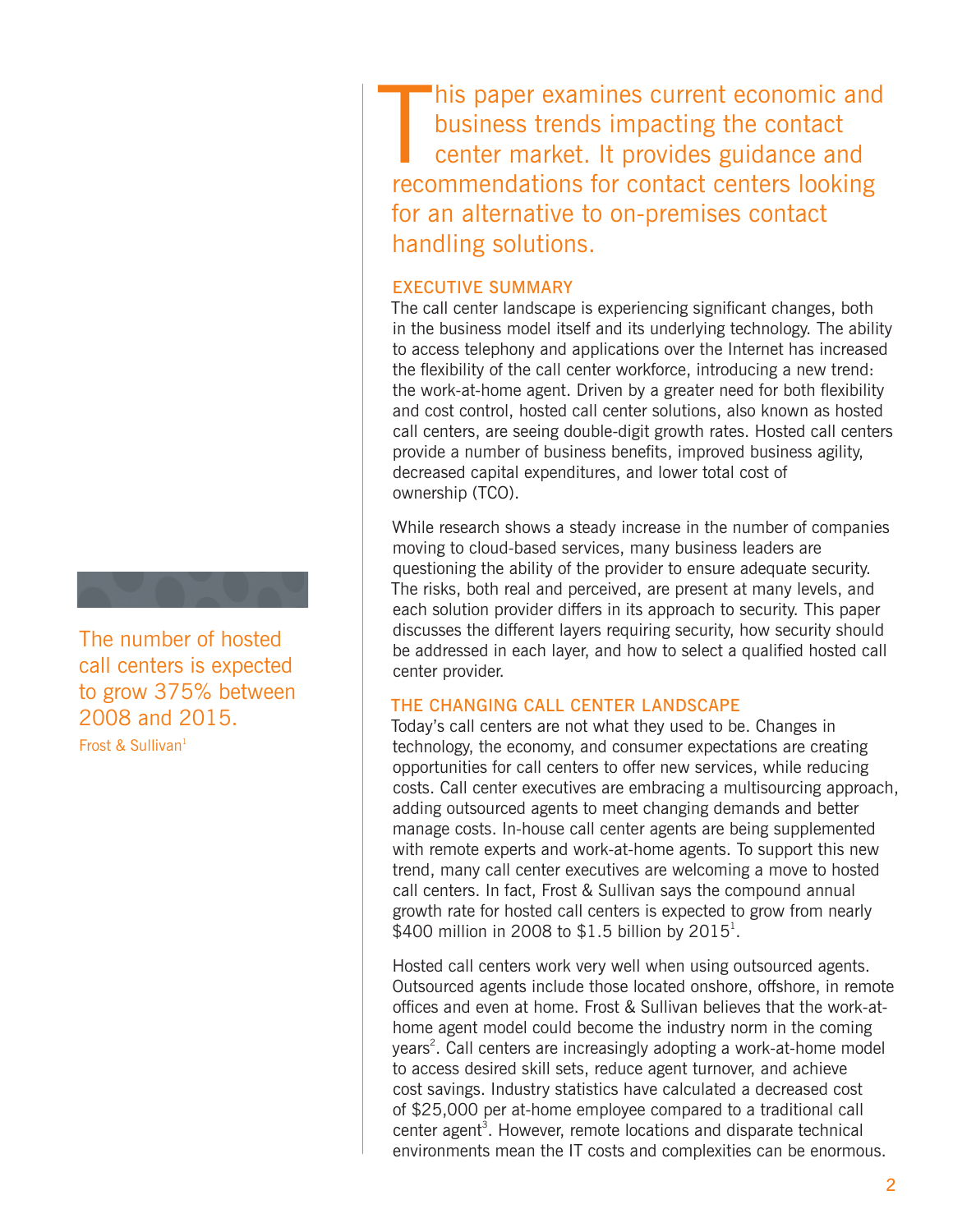Additionally, call centers struggle to adjust to seasonal call volumes, which create a need for temporary capacity—both in on-premise and remote locations. Retailers experience spikes around holidays and financial companies experience spikes that coincide with fiscal time periods. Building the technical infrastructure to meet peak demands is inefficient, as the additional capacity goes unused the majority of the time.

Call center executives are now exploring hosted call center options that are based on the cloud services model. With a cloud-based model, the technology management and ownership is outsourced to the provider and the user pays for the service on-demand. Cloudbased services enable organizations to rapidly and affordably scale up or down as their business needs dictate.

Cloud-based services are gaining acceptance as an effective business strategy for call centers. No longer do companies need to invest in costly hardware and software or pay for expensive IT resources to provide daily administration and manage upgrades. Hosted call centers using the cloud-services model reduce CAPEX investments, reduce overhead costs, and offer "pay-as-you-go" for more predictable monthly costs. Gartner predicts that between 2008 and 2013, cloud-based services will grow at a compound annual growth rate of 59.5%. In fact, with more of the IT environment moving to the cloud, Gartner also predicts that as soon as 2012, 20% of businesses will own no IT assets<sup>4</sup>.

With the significant cost savings, reduced IT complexity, and easy scalability, it's easy to believe the Gartner 2012 estimate. However, IT and business leaders still have a major hurdle with cloud-based services: security. While many companies are ready to reap the benefits of cloud services, a study by TheInfoPro, an independent research network and leading supplier of market intelligence for the information technology industry, says 72% still have concerns about security in a cloud environment<sup>5</sup>. Given the mission-critical nature of the call center and its data, this concern is understandable.

# IDENTIFYING AND MITIGATING SECURITY RISKS

Security risks are present in all aspects of the call center business, regardless of function or location. While the security risks in a cloud environment are similar to the corporate environment, control over those risks is quite different. However, every hosted call center has different levels of controls, so it's wise to take extra care when evaluating providers.

Evaluating security practices begins with understanding the risks that occur at many different levels, including the data level, application level, and physical level. Providers need to offer protection for sensitive customer data, such as credit cards or SSNs, and help their clients meet compliance regulations, such as PCI. Applications must be protected from intrusion and hacking that could seriously compromise the center's functionality. And, the hosted call center must employ physical security, including personnel, disaster recovery plans, and redundancy.

# Gartner predicts that between 2008 and 2013, cloud-based services will grow at a compound annual growth rate of 59.5%. In fact, with more of the IT environment moving to the cloud, Gartner also predicts that as soon as 2010, 20% of businesses wil own no IT assets  $4$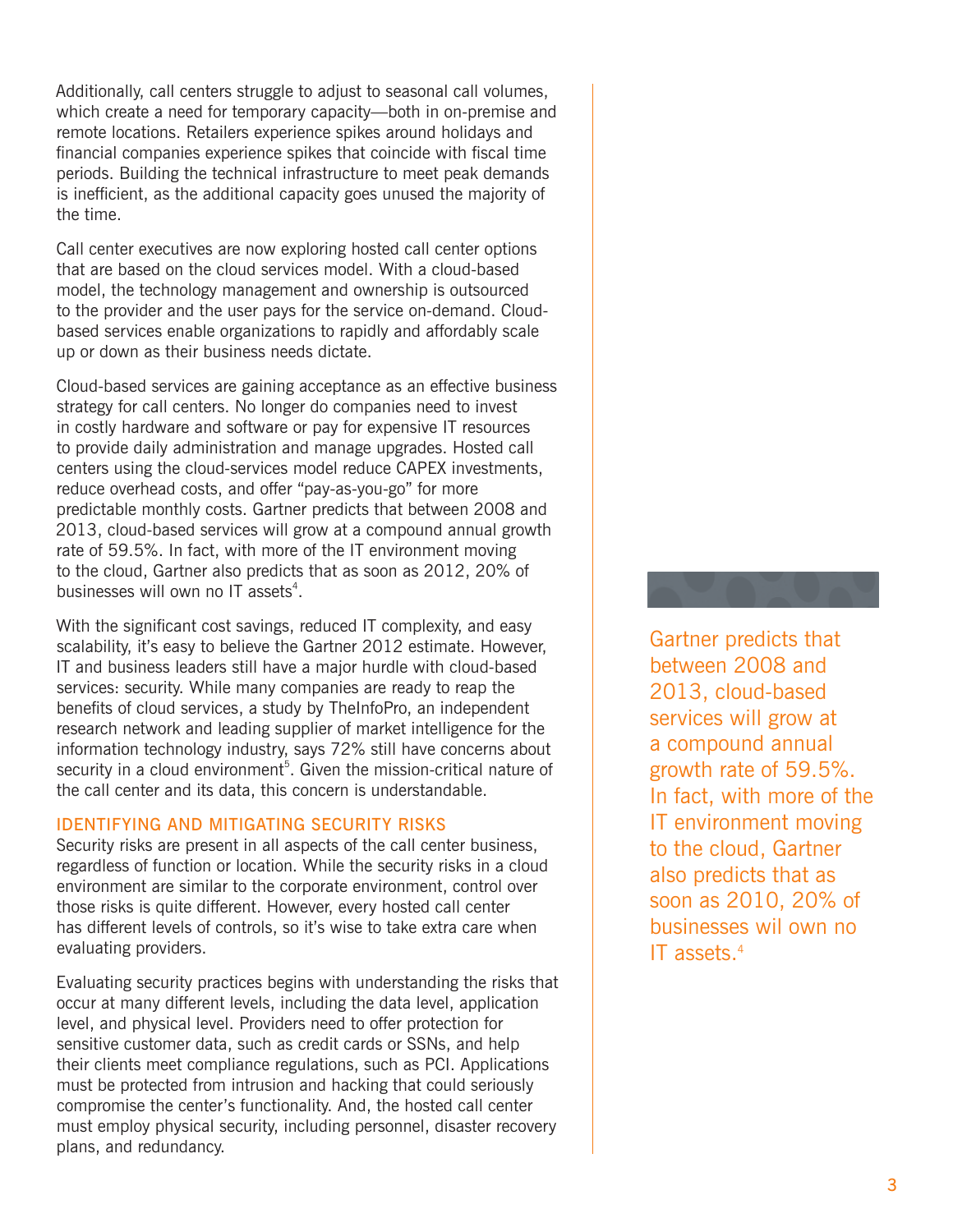Each level has its own mitigation strategies as well. Within each level, a variety of different mitigation tactics rely on both technologies and processes. Areas where risk needs to be addressed include data security, control and compliance, applications, and disaster recovery and business continuity. What follows is a brief discussion of how leading hosted call center providers mitigate the risks.

# DATA SECURITY

The number one concern with cloud-based services is the security of the exchanged data. Given the amount of customer documentation done by call center agents with chat screens, e-mail, and call notes, this concern is understandable. As the work-at-home agent model grows, so does the concern around access

# **Best Practices**

- Store customer data only when absolutely necessary and provide encryption when transmitting customer data.
- Use encryption, access controls, and filtering to ensure data in multi-tenant systems is protected from unauthorized access.
- Maintain a database of client ID and information that is used to validate that only the appropriate users can access that client's data.
- Use a Session Border Controller to authenticate phone calls over a VoIP network. This reduces the risk of fraudulent or unauthorized calls through the cloud provider's network.
- Leverage Virtual Private Networks (VPNs) to provide extra security for any data that is transported across the Internet.
- Implement intrusion detection systems to provide alerts when there are attempts to access the network in an unauthorized manner.
- Offer a secure FTP option for data transfers between the provider's site and the customer's site.

to customer records, credit card numbers, and social security numbers. Fortunately, the leading hosted call center providers do not store customer data unless required by their clients. Using custom scripts or special tools, the providers help companies limit desktop functionality, including disabling copy, paste, and print functions. Scripts are also used to obscure certain data fields from

view, such as fields for credit card information and social security numbers. And, while hosted call center providers do not store customer data, they help facilitate security by encrypting communications.

The second biggest concern, also related to data, is multi-tenancy, or sharing a provider's hardware and software among multiple clients. Some are apprehensive that one client may somehow be able to access another client's data or that one client will pass along a virus or cause a system malfunction accidentally. Because these concerns are valid in theory, providers go to great lengths to prevent them, designing and testing systems to prevent data leakage and system issues.

### CONTROL AND COMPLIANCE

Companies today have a great responsibility to manage and protect their data. Several new compliance regulations were put in place in the last several years, requiring companies to use protective measures to track and guard corporate and customer information. With company data moving into an offsite, hosted environment, business leaders may expect the hosted call center provider to take over the responsibility for compliance, though in reality, the corporation is ultimately responsible.

# **Best Practices**

- Use a role-based security model within each business unit that allows customers to control what security rights they grant to each of their users.
- Design security to include strong password policies, such as unique passwords and GUIDs, especially in the case of multi-tenancy.
- Employ outside security vendors to scan the provider's network on a quarterly basis looking for vulnerabilities that could result in a breach of security.
- Have published maintenance windows and changecontrol policies and procedures in place.
- Comply with PCI, Safe Harbor, Section 404 (SOX), SAS70, FCC (CPNI), and other FTC regulations.
- Physically secure data centers by card key access, iometric scans, and video surveillance.
- Ensure antivirus software is maintained and updated through a regular process on all corporate and production machines.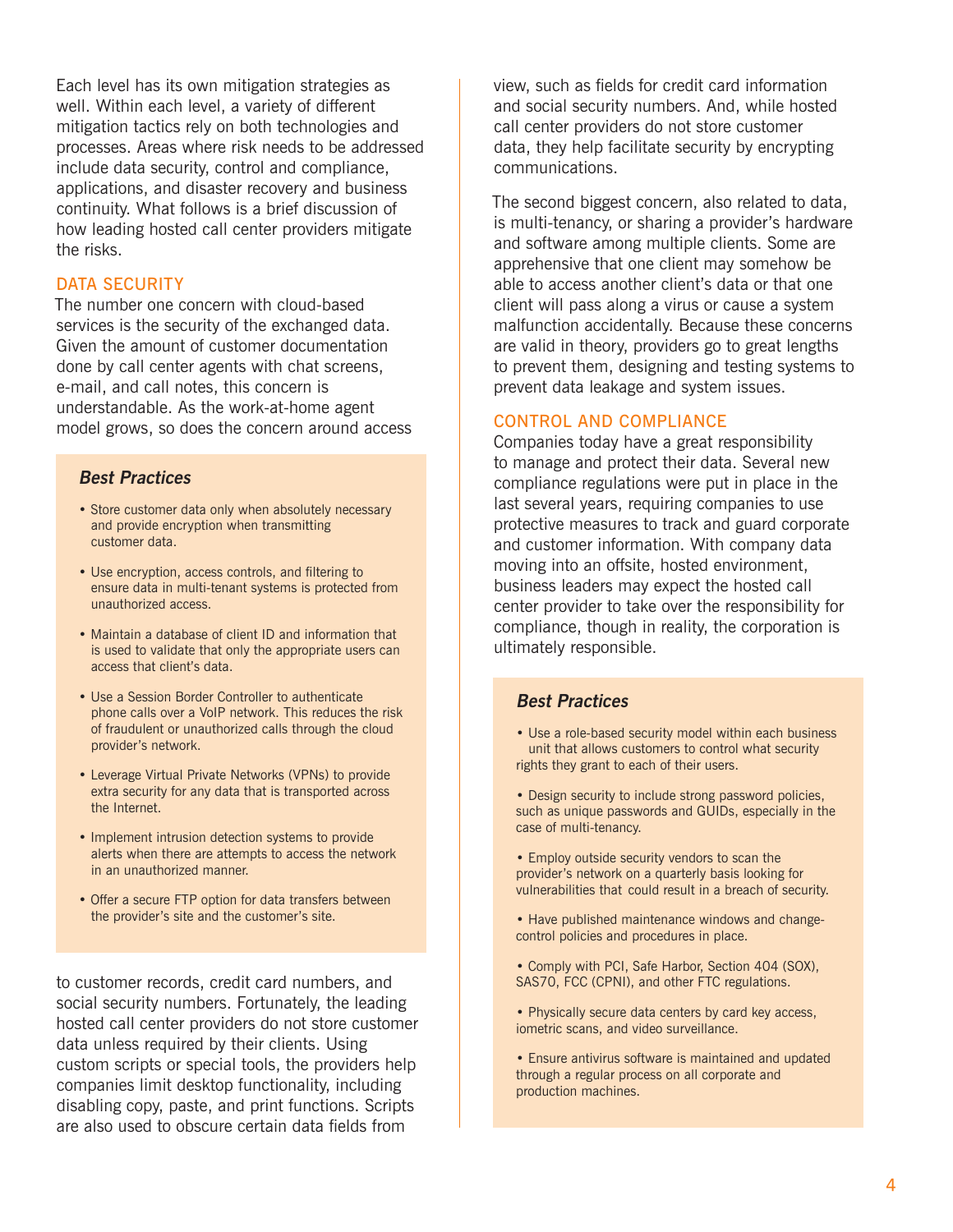A provider must meet its own compliance regulations. In addition, many providers offer services that help facilitate compliance for customers, so that nothing it does will make customers noncompliant. Leading providers broadly offer change control, strict hiring and personnel policies, identity access management, and overall security. Some have even established customized controls based on the type of industry or business the customer is in.

#### APPLICATION SECURITY

Given that, with hosted call centers, agents are accessing applications that reside outside of the corporate walls, extra steps must be taken to ensure these critical applications are safe and secure. As with any application, it is subject to damage, either intentionally or by accident. Call center application intrusion could impact critical areas such as call routing, credit card authorizations—even the on-hold music and messages. And, though web and thin clients are the preferred access tools, connecting across the public Internet can expose applications to potential hackers.

# **Best Practices**

- Employ a thin client or browser-based application at the agent workstation.
- Use SSL encryption to secure all data communications between the agent's thin client application and the hosted call center's.
- Make sure access to the applications and their administration is role based.
- Create and enforce policies that define how access and transmission to internal company systems, such as CRM, are handled, and whether any data is stored.
- Offer a flexible platform to allow customization to fit the security needs of the client.

Leading hosted call center providers assure that strong protective measures are in place. The most advanced providers offer multiple access options, like both web client and desktop. Financial service call centers, for example, employ some of the tightest security measures, not allowing agents a browser connection to the Internet. Additionally, many customers require the call center applications to integrate with their on-premise CRM systems. Top providers work with customers

to identify information to be shared, who should have access, and how to handle calls in the event the CRM system does not function as expected.

### DISASTER RECOVERY AND BUSINESS **CONTINUITY**

The ability to continue business in the event of a disaster also ranks as a major security concern, especially for call center executives. If an outage occurs, plans must be in place for calls in process. Can calls continue without interruption or is there an opportunity for the system to redial dropped customer calls? Decisions also need to be made about whether active session screen information is lost or kept alive through redundancy. Adding this additional functionality can be expensive and complex for call centers to implement and manage internally.

Hosted call center providers must offer their clients assurance through a comprehensive disaster recovery plan. This plan must minimize impact through fault tolerance and redundancy, both in systems and geographic locations. Leading providers offer an environment where equipment failure is undetectable, with no dropped calls or lost information. They also offer multiple, redundant locations in different geographic regions, as well as up to double capacity to support sudden spikes in demand.

# **Best Practices**

- Maintain two or more fully redundant data centers located in geographically diverse locations.
- Contract with multiple Tier 1 ISP vendors to provide high-speed interfaces with BGP peering employed across multiple BGP peering routers to ensure high Internet connectivity, reliability, and recovery.
- Deploy carrier-grade, fully redundant hardware at all sites.
- Maintain a redundant system architecture that allows services to continue operating in the event of component failures.
- Replicate and back up all customer data between two separate data centers to ensure rapid data recovery and survivability.
- Use redundant protected power systems with battery and generator backup to ensure reliable, protected power for all servers and network equipment.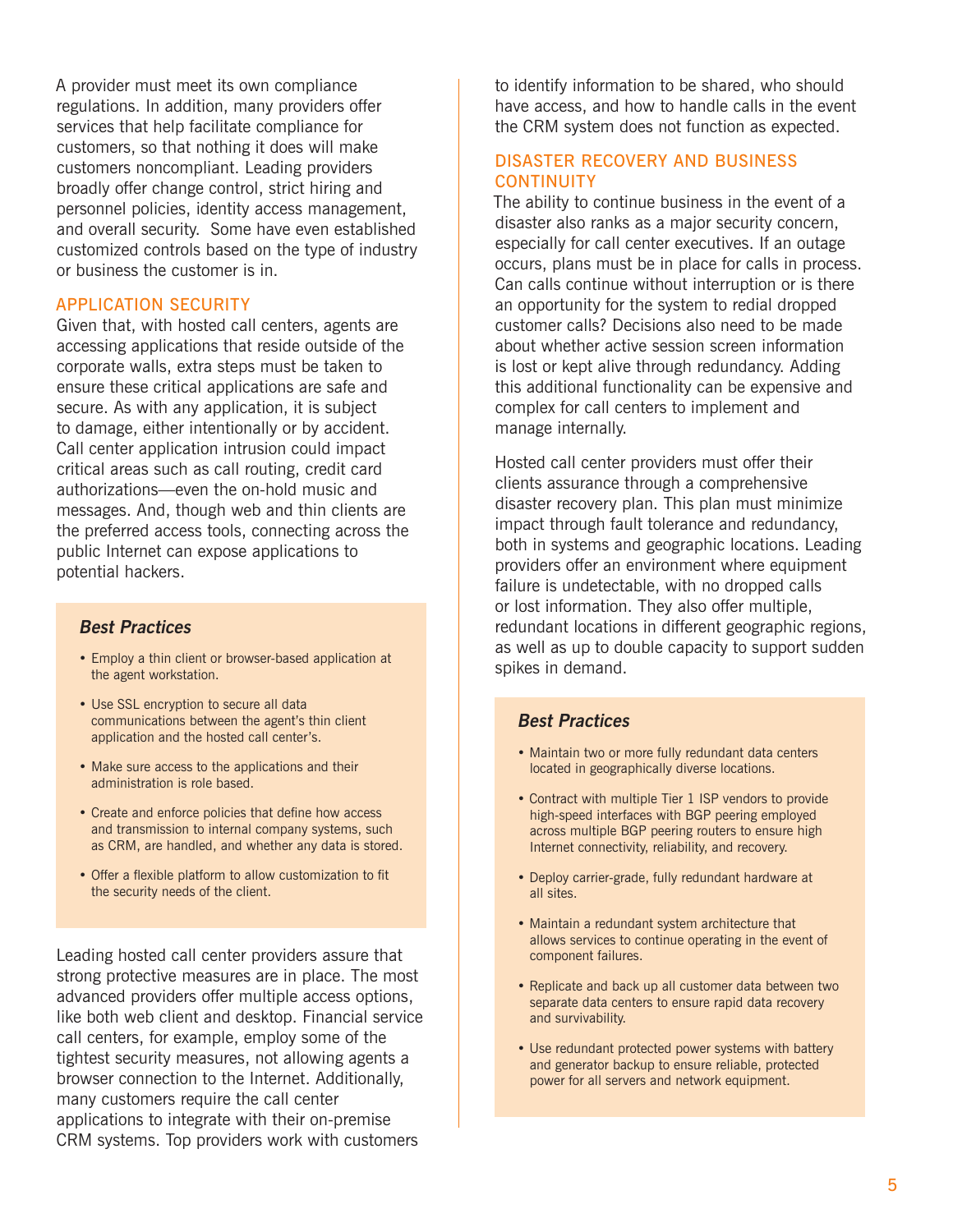# The reality is that a well-engineered hosting environment will have deeper security infrastructure in place than many SMBs could afford on their own. Frost & Sullivan $1$

# HOW TO QUALIFY HOSTED CALL CENTER PROVIDERS

Not all hosted call center providers are the same. They vary not just in the features they offer, but also in the approach to security. Also, every call center has different security needs. It's imperative that call center leaders carefully scrutinize each provider and make sure their individual needs can be met before committing to a contract for services.

Securing services in a cloud-based environment requires a layered approach that includes physical security, application security, and data security, including compliance. Providers should be able to describe how they handle security for each layer. The more detail a potential vendor provides, the more likely its security measures are robust.

At the highest level, providers should be vetted based on the financial health of the company and its personnel policies. Take time to research available public information about the longevity of the company, financial history (if available), relationships with partners, and the types of customers served. Ask for customer references and discuss their level of satisfaction. Also ask about personnel hiring and management policies. Staff should have passed background checks, identity-access management practices should be in place, and the provider should conduct regular internal audits.

Leading hosted call center providers have comprehensive disaster recovery plans that provide redundancy both in the technical infrastructure and geographic location. The plan should guarantee "up-time" or availability statistics that approach 100%. It should also document the process to follow in the event of a disruption, addressing the various types of potential events. Communication and notification processes should be included. Together, the provider and the client work together to create a service level agreement that meets the client's needs. Some of the questions to ask potential providers include:

- Who has access to data and how are they vetted?
- What data security technologies—such as DLP or encryption—are used, especially in the case of multi-tenancy?
- Is the data completely deleted when the user deletes it from the application?
- How many copies of the user's data are kept and where is it stored?
- What is the vendor's privacy policy?
- How are investigations and audits handled on shared infrastructure?
- Are tested encryption methods used in the case of multi-tenancy?
- Is the provider designing systems so they can scale?
- What are the providers' change-control polices and review process?
- How quickly can the provider recover from a disaster?
- What customer information is stored? Are any chat sessions and e-mails stored?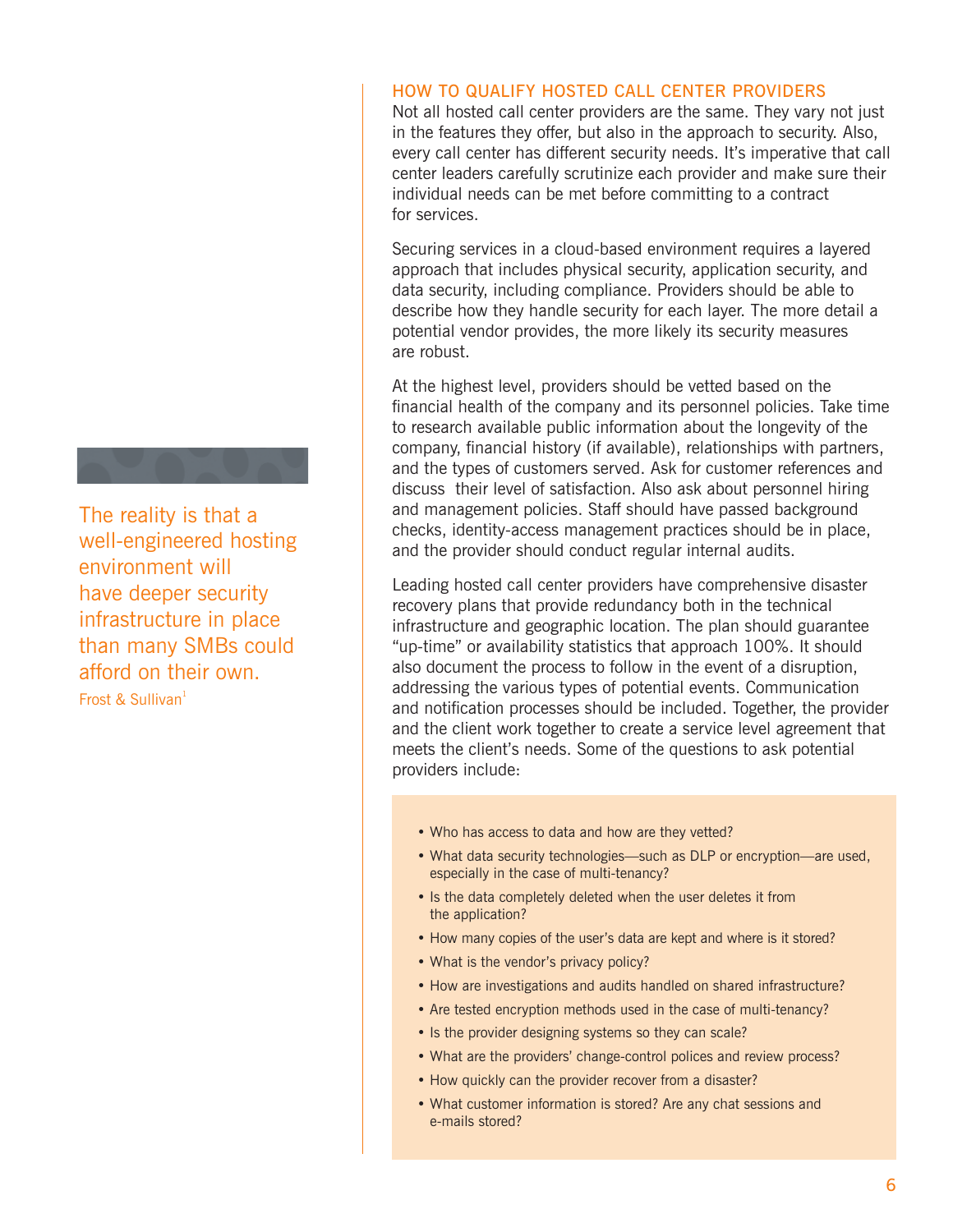#### **CONCLUSION**

Security will always be a primary concern for business leaders. Now, with the introduction of cloud-based services, that concern grows even larger. Hosted call center providers that rely on cloud-based services must be very diligent in addressing security, even surpassing the client's ability to secure its on-premise environment. Fortunately, many hosted call center providers have stepped up to the plate and offer features such as 24/7 monitoring, fail-over ACD, redundant data centers, and ongoing intrusion detection.

However, each provider has a different approach to security. It's important that call center executives fully understand the potential risks and how they are addressed before selecting a provider. Executives need to be completely confident that their call center function is just as secure—if not more secure in a hosted environment than it is in the on-site environment.

Economic, social, and technological changes continue to shape the call center industry. Hosted call center solutions offer enormous benefits over on-premise solutions, including scalability on demand, flexibility to access from any location, lower IT administration overhead, and reduced capital expenses (CAPEX). The benefits of a hosted call center are too great to ignore and successful call center executives are the ones who thoroughly research potential providers until finding the provider that offers security measures above and beyond the call center's needs.

## SECURITY IS SERIOUS BUSINESS WITH INCONTACT

inContact offers a state-of-the-art, hosted contact handling and agent optimization platform. Since 2001, inContact has provided call centers with connectivity and agent management tools to be successful. Its cloudbased technology includes a full-featured Automated Call Distributor (ACD) with skillsbased routing, Interactive Voice Response (IVR) with speech recognition, and Computer Telephony Integration (CTI). inContact is publicly traded on NASDAQ and corporate financial information is at www.incontact.com. inContact takes client security seriously. The skilled technical team, with many years experience in network operation centers (NOC), maintains the highest levels of security at every layer—data, applications, and physical security. Some of the security highlights include:

- Fully redundant hardware, software, and system architecture with battery and generator backup
- Two geographically dispersed, carrier-grade data centers in Los Angeles andDallas, physically secured by key access, biometric scans, and video surveillance
- Any customer data stored is backed up and replicated in real time
- Industry-leading security technology protects transmission of data and VoIP calls over the Internet, as well as preventing unauthorized access and malicious intrusion
- Security methods that are specially designed for multi-tenancy
- Compliance with PCI, Safe Harbor, Section 404 (SOX), FCC (CPNI), and other FTC regulations
- Security demonstrated through Independent SAS 70 audit verification
- Voice-recording encryption and secure storage for client retrieval

Because inContact feels so strongly about providing confidence and gaining trust with clients, it's created the hosted contact center industry's first Trust Office. The inContact Trust Office mission is to improve the transparency around security, compliance, and general operations. If the Trust Office believes inContact can do a better job supporting customers in these areas, it works within the organization to develop the actions to produce that improvement.

The bottom line: inContact wants its clients to experience the full benefits of a hosted contact center solution with even greater trust and security than an on-premise solution.